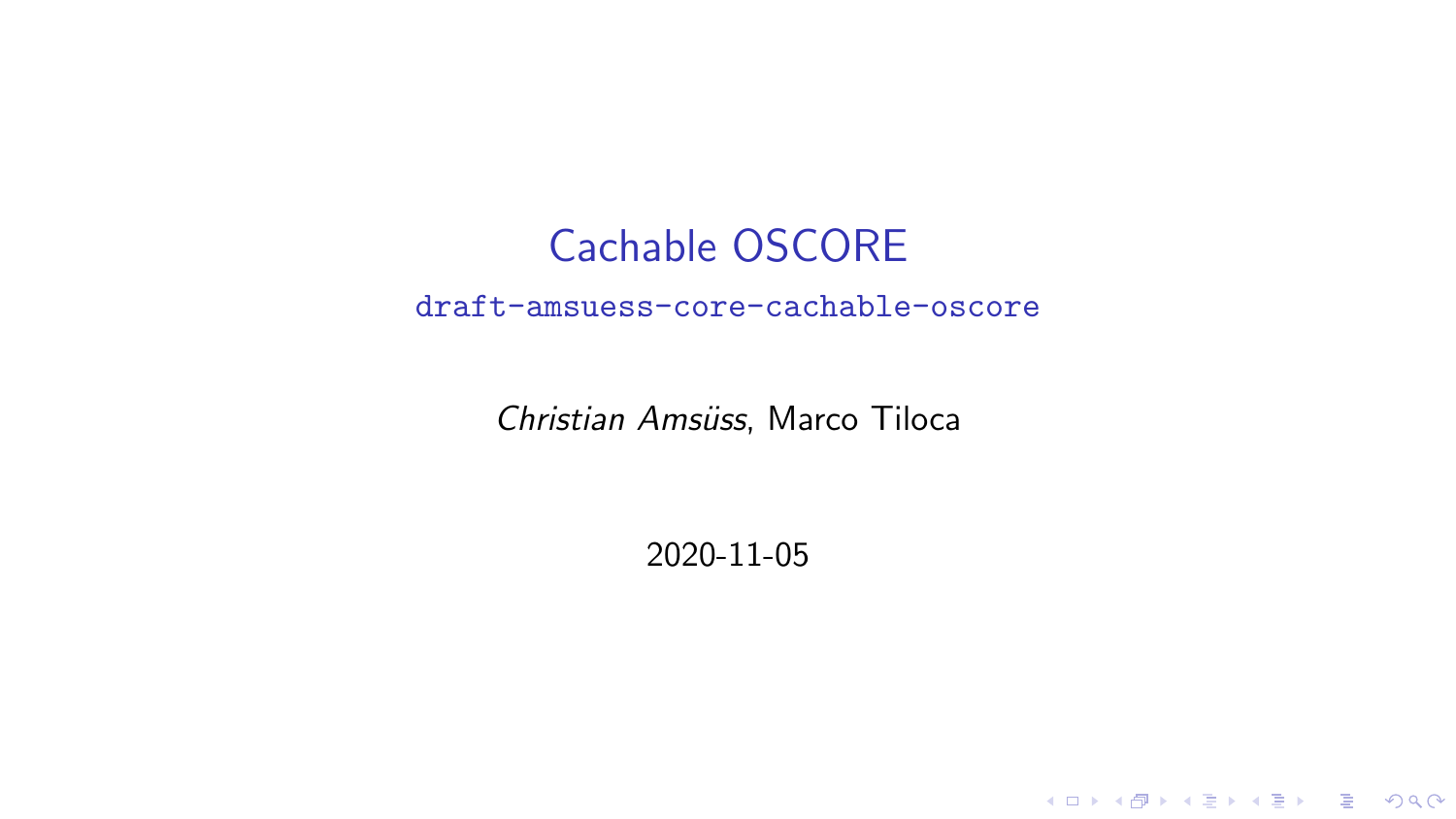### **Background**

#### multicast-notifications

**Kロトメ部トメミトメミト ミニのQC** 

## Comparison with ICNs

## **OSCON**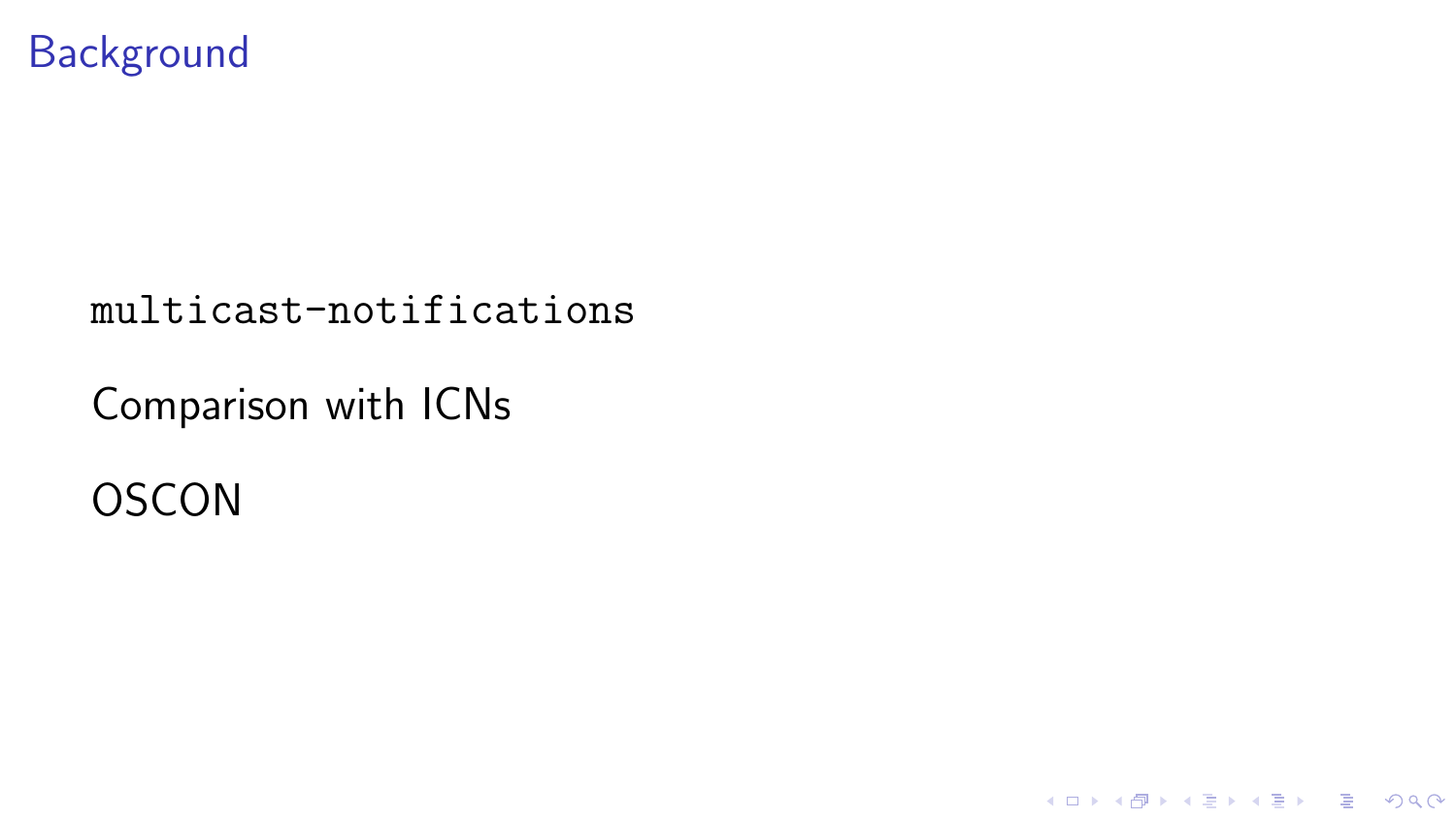Focus today

# deterministic requests

(Token requests are really just motivation and history)

K ロ ▶ K @ ▶ K 할 ▶ K 할 ▶ 이 할 → 9 Q Q →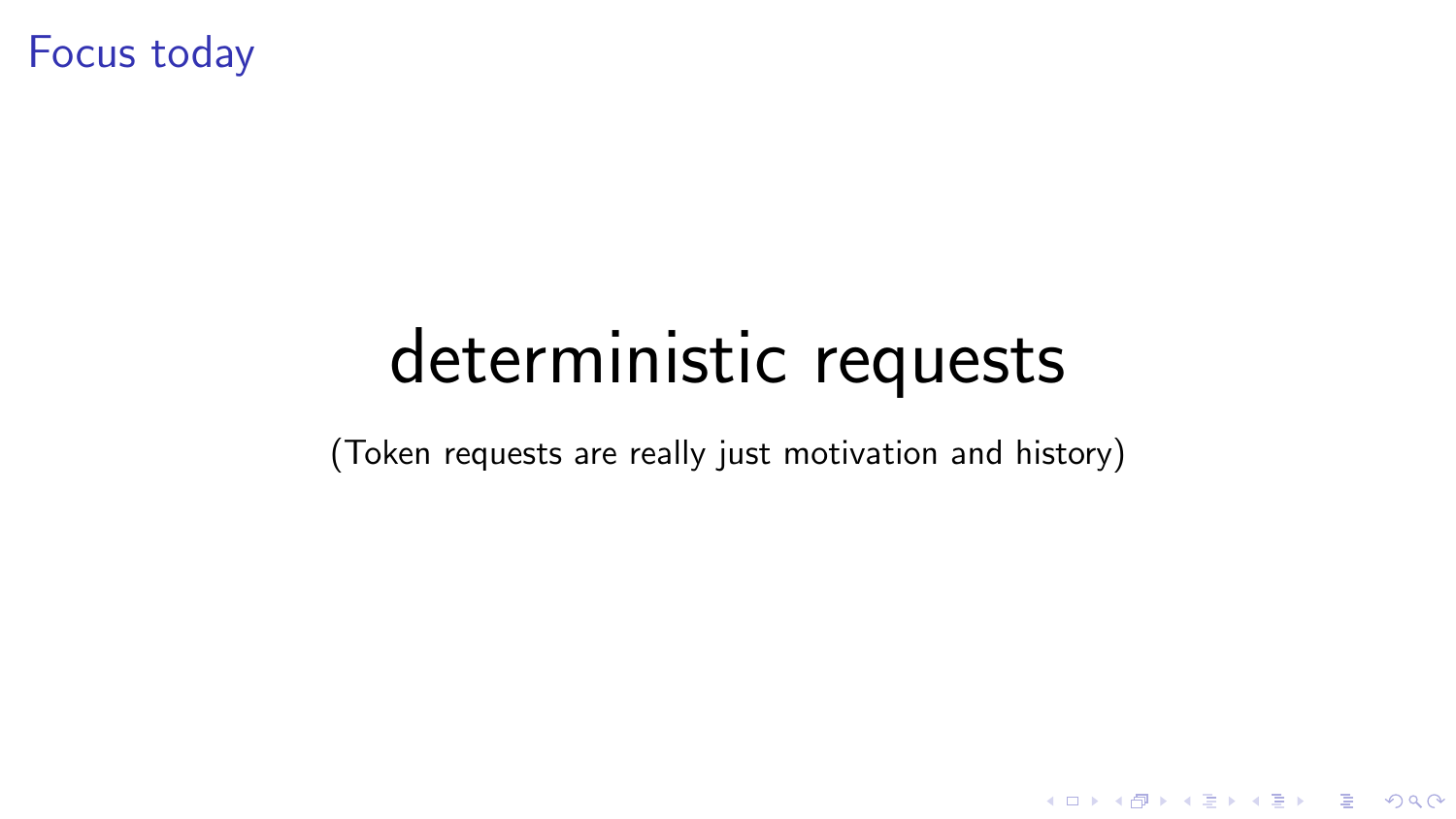### Concrete Example

```
FETCH /
OSCORE:
  kid=client
  Partial IV=0
 KID Detail={Hash of CoAP encoding of plaintext,
              AAD and symmetric key}
Payload: Ciphertext plus tag of
  GET /temperature
 Accept: 112
```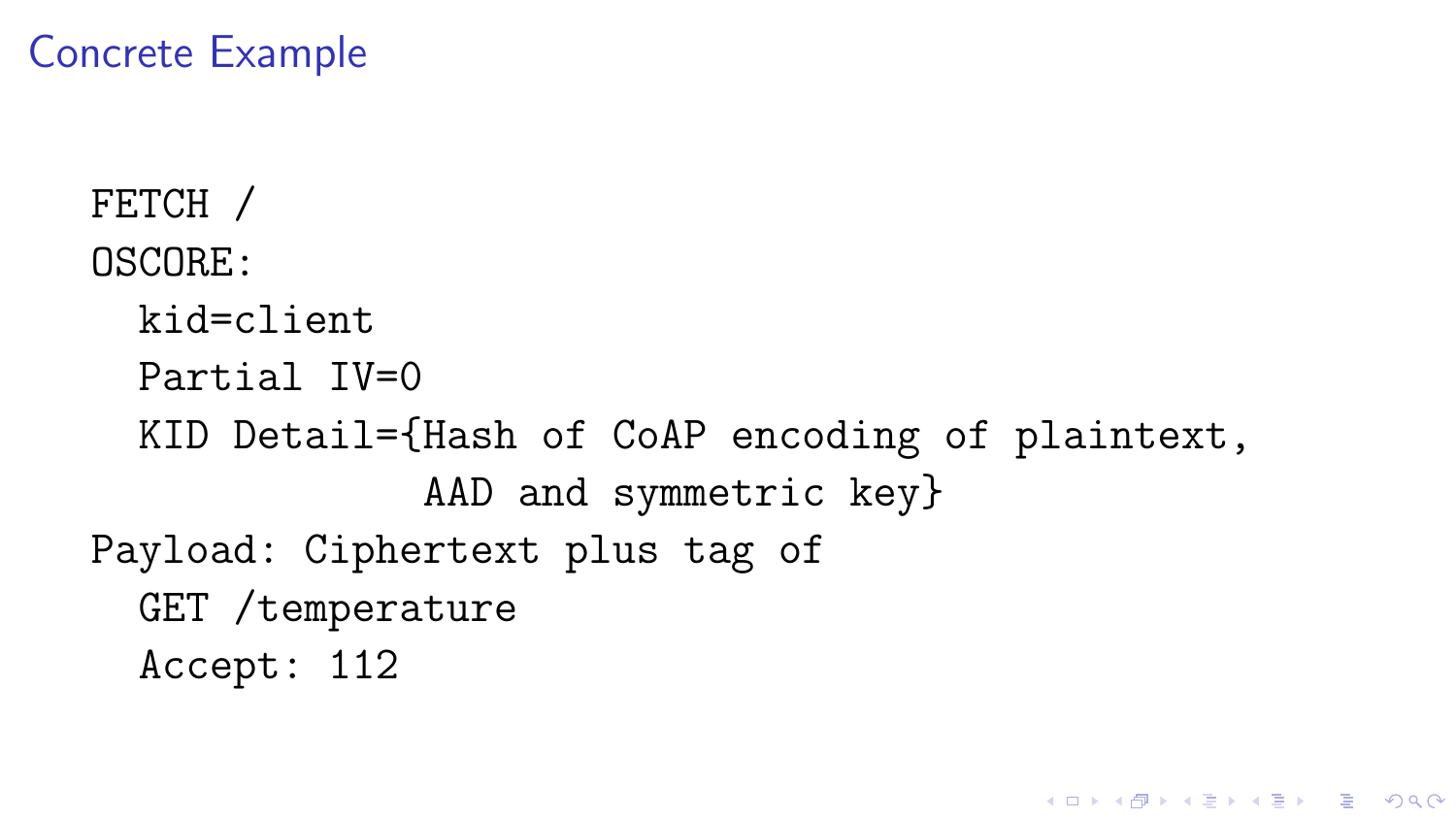### <span id="page-4-0"></span>**Prerequisites**

 $\triangleright$  Group set up with two members (server and client). Client a bit special (next slide)

 $\triangleright$  AEAD algorithm is deterministic (Flag in COSE registry).

 $\blacktriangleright$  The key is only ever used to encrypt this very message.

KID details goes in there, no variability in AEAD left.

▶ All clients generate same request ("Accept"?)

Out of scope.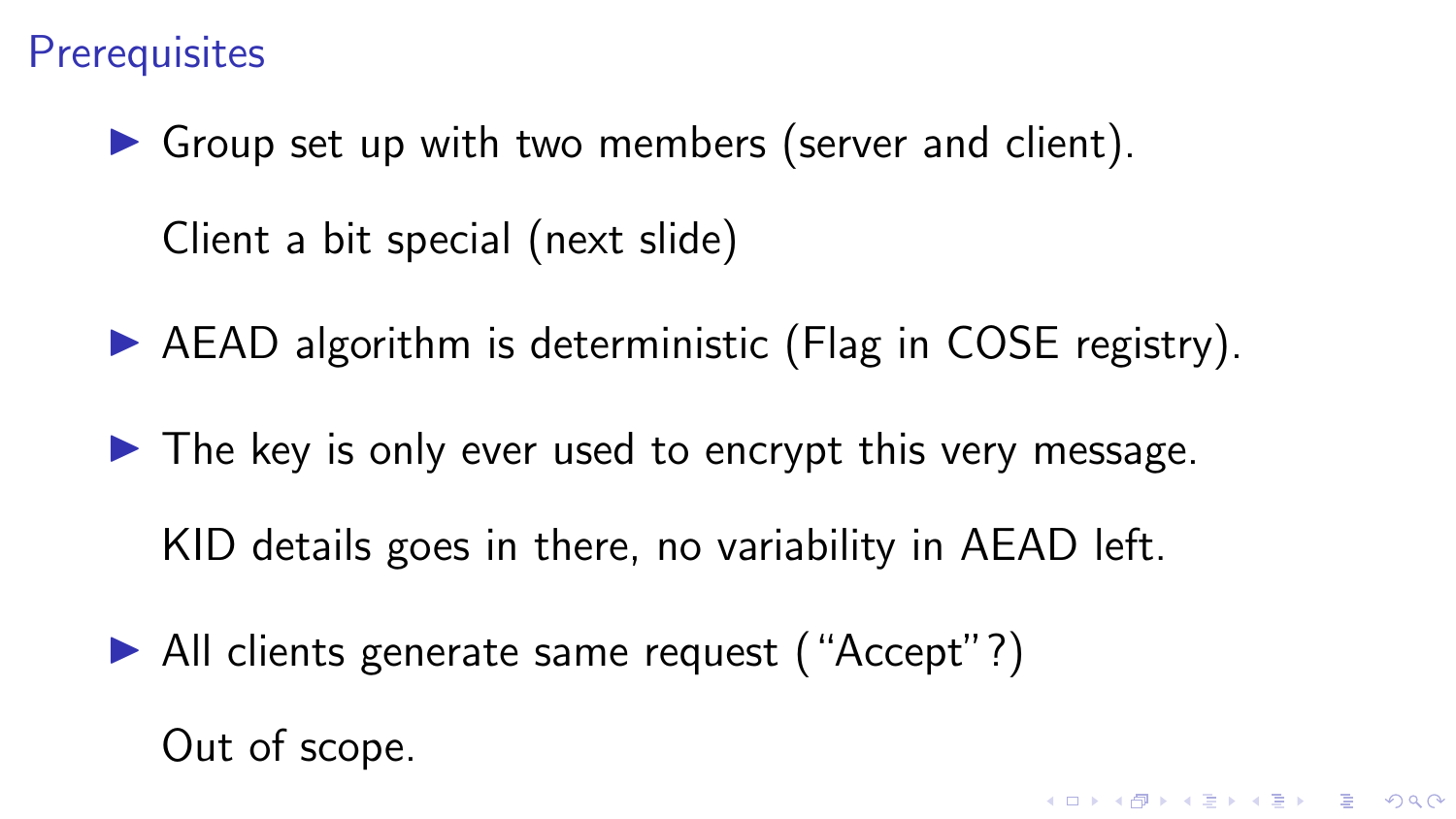## <span id="page-5-0"></span>What's actually new?

# $\blacktriangleright$  "KID Detail"

Like KID Context; also goes into the salt, new extension bit.

- $\blacktriangleright$  "Look Ma, no signature."
	- Yes, this has no source authentication.
	- Precise discussion that led to that requirement?
	- Shipping a public key would just be avoiding the argument, better talk it out now than in a year.

Technically, this one participant uses the signa[tu](#page-4-0)[re](#page-6-0)[al](#page-5-0)[g](#page-6-0)[or](#page-0-0)[it](#page-6-0)[h](#page-0-0)[m](#page-6-0) [0](#page-0-0)[.](#page-6-0)